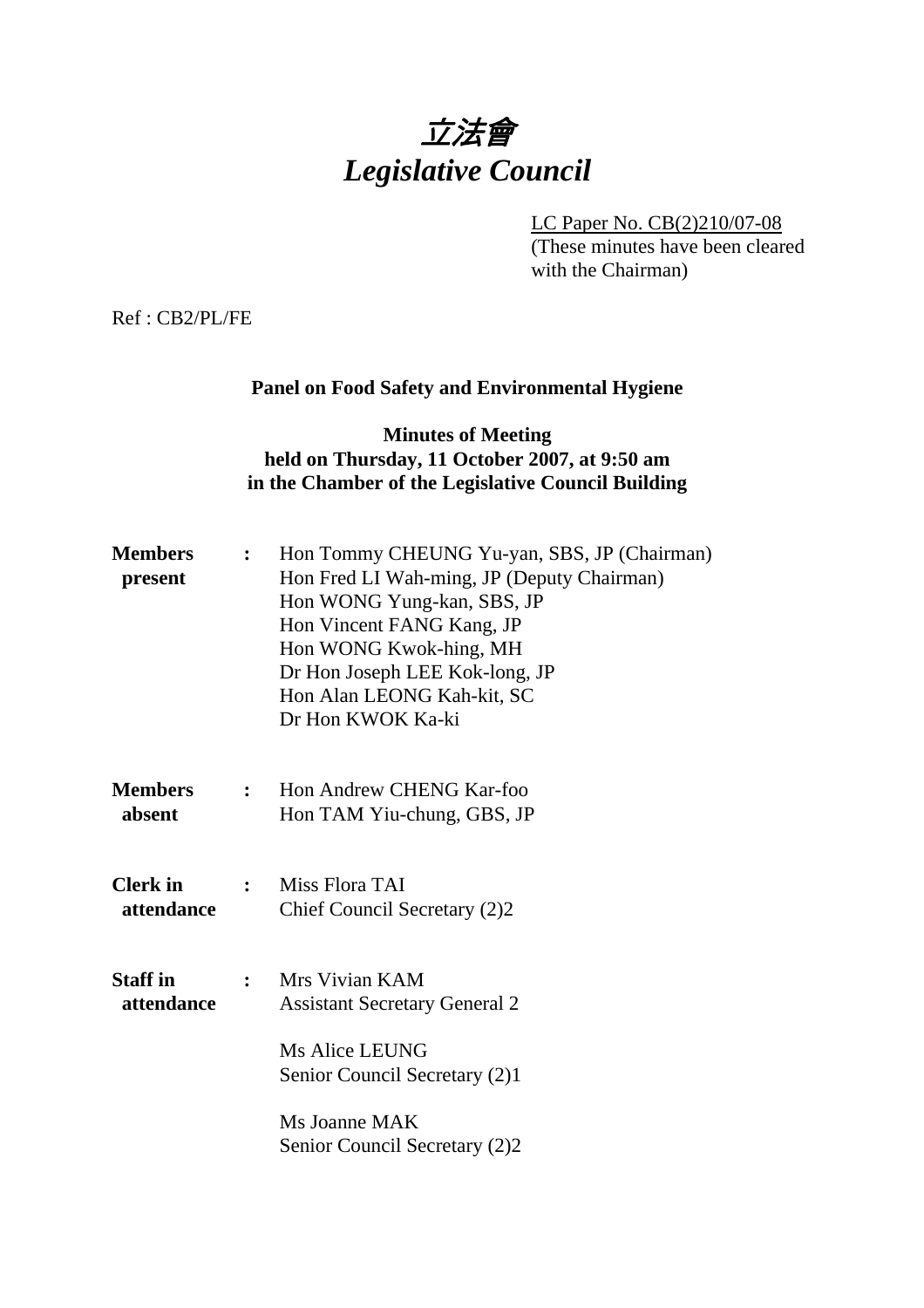#### Action

#### **I. Election of Chairman and Deputy Chairman for the 2007-2008 session**

#### Election of Chairman

Mr Tommy CHEUNG, Chairman of the Panel for the 2006-2007 session, presided over the election of the Chairman of the Panel for the 2007-2008 session, and invited nominations for the chairmanship. Mr Tommy CHEUNG was nominated by Mr WONG Yung-kan and the nomination was seconded by Mr Vincent FANG. Mr CHEUNG accepted the nomination.

2. As the incumbent Chairman was nominated for the office, Mr Fred LI, the incumbent Deputy Chairman, presided over the election of the Chairman. As there was no other nomination, Mr LI declared Mr Tommy CHEUNG elected as the Chairman of the Panel for the 2007-2008 session. Mr CHEUNG then took the chair.

#### Election of Deputy Chairman

3. The Chairman called for nominations for the deputy chairmanship of the Panel for the 2007-2008 session. Mr WONG Yung-kan nominated Mr Fred LI and the nomination was seconded by Mr Vincent FANG. Mr Fred LI accepted the nomination.

4. As there was no other nomination, the Chairman declared Mr Fred LI elected as Deputy Chairman of the Panel for the 2007-2008 session.

#### **II. Schedule of meetings for the 2007-2008 session**

5. Members agreed that the regular meetings of the Panel be held on the second Tuesday of each month at 2:30 pm. Members also agreed that the next regular Panel meeting would be held on 13 November 2007.

6. Noting that the date of the regular meeting in February 2008 would be the sixth day of Lunar New Year, members agreed to re-schedule the meeting for Tuesday, 19 February 2008, at 4:30 pm. The Clerk would issue the schedule of meetings for the 2007-2008 session for members' reference.

> [*Post-meeting note:* The meeting schedule was issued vide LC Paper No. CB(2)60/07-08 on 12 October 2007]*.*

Clerk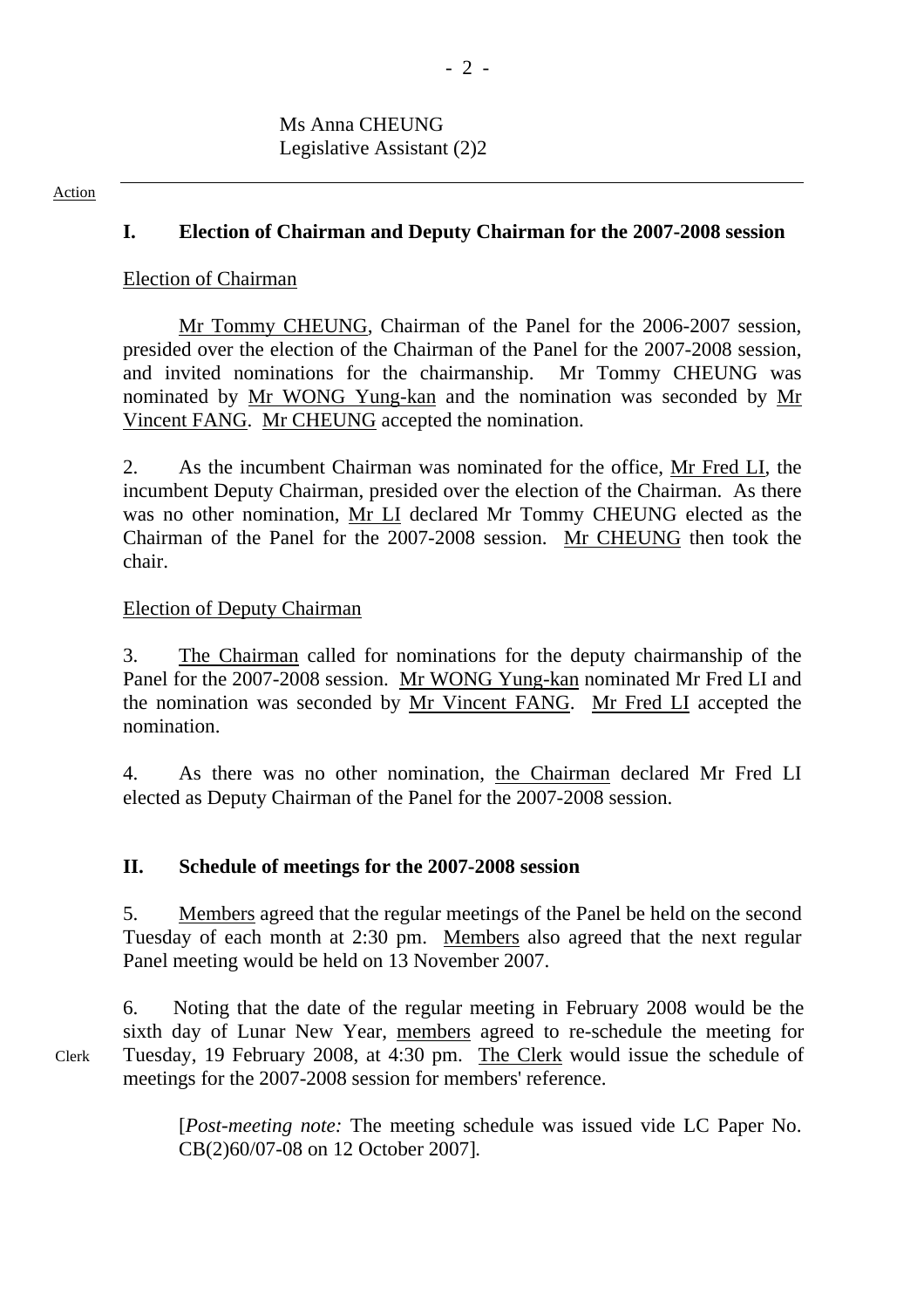#### Action

### **III. Items for discussion at the next meeting**

[Appendices V and VI to LC Paper No. CB(2)11/07-08]

# Regular meeting on 13 November 2007

7. Members agreed to discuss the following items proposed by the Administration at the next regular meeting in November 2007 -

- (a) regulation of pesticide residues in food;
- (b) proposed amendments to the Preservatives in Food Regulations; and
- (c) poultry slaughtering and processing plant.

Clerk 8. To allow sufficient time for discussion, members also agreed that the next regular Panel meeting scheduled for 13 November 2007 would be held from 2:30 pm to 5:00 pm.

# Items proposed for discussion

# *Nutrition labelling*

9. Mr Vincent FANG expressed concern over recent newspaper reports on the Administration's revised proposal for taking forward the nutrition labelling scheme (i.e. a one plus six mandatory scheme with a two-year grace period before implementation). Noting that the Administration proposed to discuss with the Panel the subject in December 2007, Mr FANG considered that the Administration should advance the proposed timing for discussion.

Clerk

10. The Chairman also expressed dissatisfaction that the information had been released to the media before the Panel was consulted on the Administration's revised proposal. At the Chairman's suggestion, members agreed that the Panel should write to the Administration to convey members' concern and urge the Administration to brief members on its revised proposal at the Panel meeting in December 2007.

# *List of outstanding items for discussion*

11. Members noted that the Administration had suggested to delete item no. 6 "Sustainable development of agricultural and fisheries industries" and item no. 14 "Use of artificial trans fat in food production" from the list of outstanding items for discussion by the Panel [Appendix V to LC Paper No. CB(2)11/07-08]. Members decided that these items should be kept on the list.

Clerk